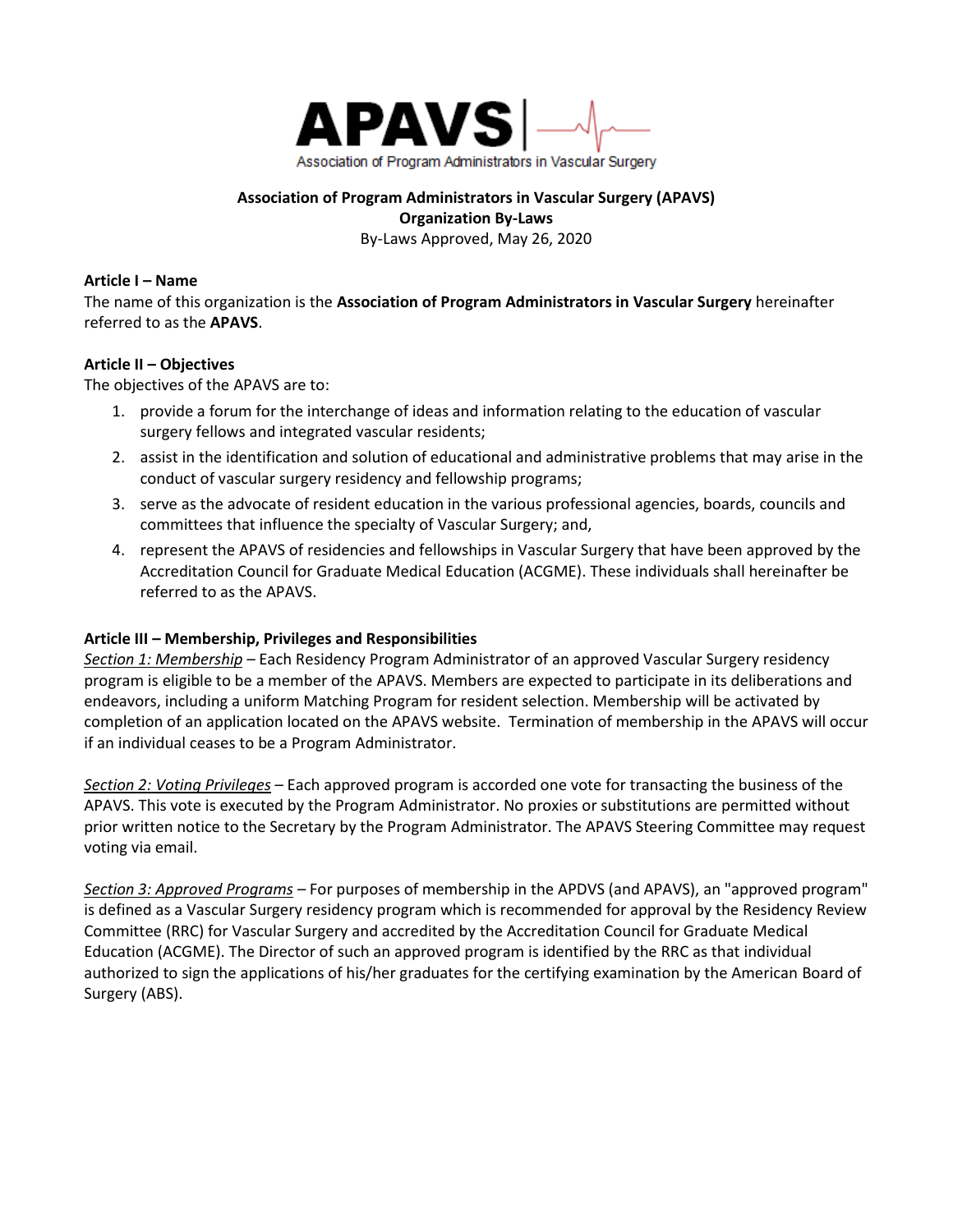*Section 4: Associate Members –* Associate membership may be granted to persons interested in vascular surgical education who are not Program Administrators of an accredited vascular surgical fellowship/residency. Associate members may:

- 1. participate fully in the discussions of the Association.
- 2. not hold office in the Association
- 3. not vote in matters brought before the Association
- 4. participate as committee members but cannot chair permanent or ad hoc committees of the Association

## **Article IV – Officers and Committees**

*Section 1: Steering Committee Requirements and Responsibilities –* To be a member of the Steering Committee you must:

- 1. Be a member of APAVS
- 2. Have written support, including financial support, from your program director and/or chair
- 3. Be able to attend spring APDVS/APAVS conference and periodic conference calls throughout the year
- 4. Abide by the following responsibilities:
	- Officers: The officers of the Association will be elected by the membership at the annual meeting and consist of the following:
		- o President (Two-year term)
		- o President-Elect (Two-year term)
		- $\circ$  Secretary (Two-year term with the ability to be voted in for a second two-year term)
	- Councilors-at-Large: There will be five (5) Councilors-at-Large of the Association, approved by the APAVS Steering Committee, who will serve a two-year term with ability to be voted in for a second two-year term by the APAVS Steering Committee.
	- Past-President (One-year term): The Past President shall assist the President and Steering Committee as needed.
	- Terms of Office:
		- o The President and President-Elect shall hold office for two years and may not succeed himself/herself.
		- o The President-Elect, at the end of the two-year term, shall automatically become President.
		- $\circ$  The Secretary shall hold office for two years with the ability to be elected for a second twoyear term and may not succeed himself/herself.
		- o The five Councilors-at-Large shall each hold office for two years with the ability to be elected for a second 2-year term and may not succeed themselves.
		- o The immediate Past-President shall serve a one-year term.
		- $\circ$  If the office of the President becomes vacant by reason of death, resignation, retirement, disqualification, removal from office or otherwise, the President-Elect shall become President, fill the remainder of the unexpired term, and then complete his/her two-year term of office. Such unexpected progression of the President-Elect to the office of President shall result in an election of a new President-Elect by the Program Administrators at the next meeting of the APAVS. The term of the new President-Elect shall coincide with the term of office of the then President. Should the office of the Secretary or Councilors-at-Large become vacant, the Steering Committee then in office may, by majority vote, choose a successor(s). Such successor(s) shall hold office for the unexpired term with respect to the vacancy occurring. A board member may be removed, with or without cause, by vote of a two-thirds present majority of the board members.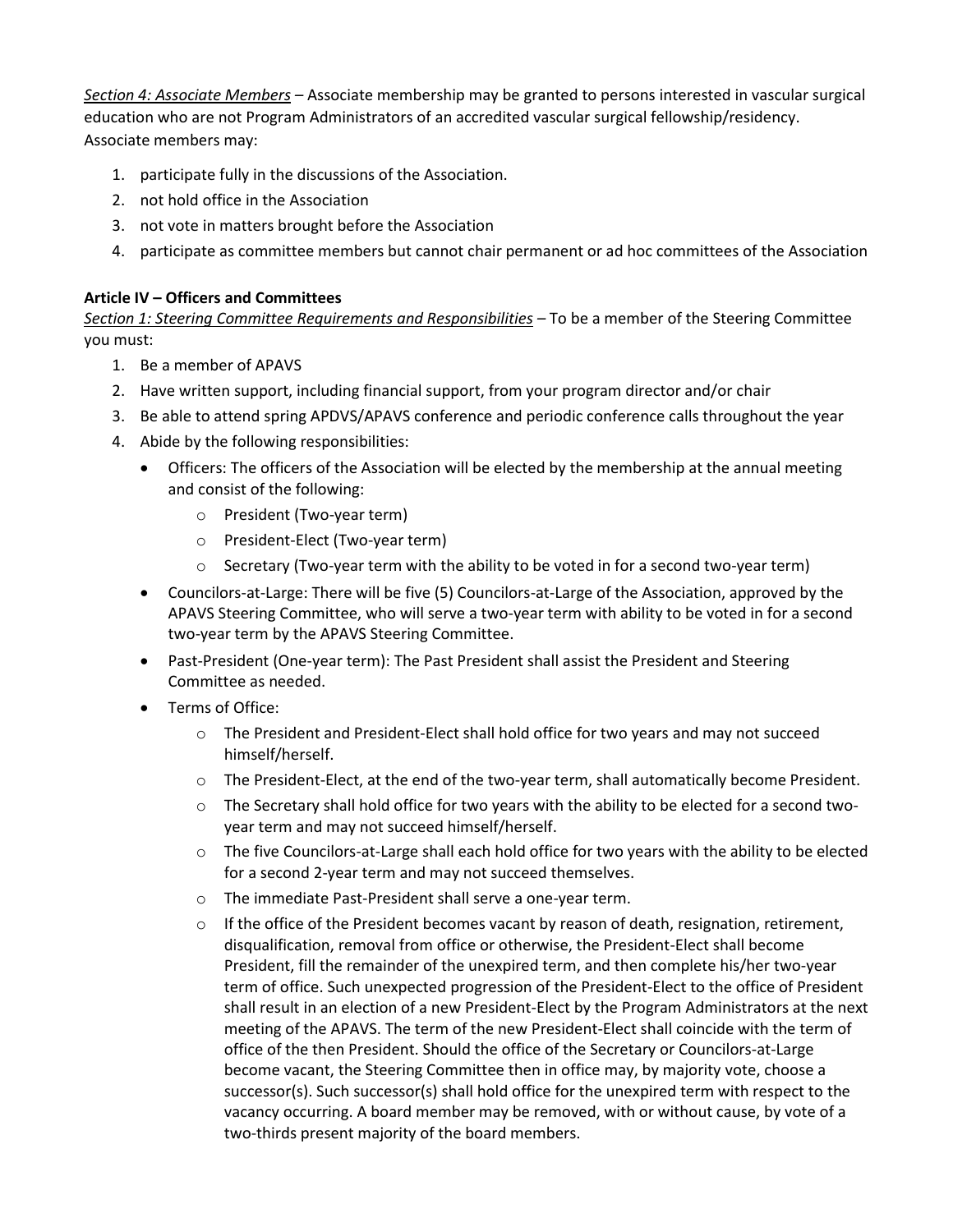- Duties of Officers
	- o President: The President shall preside at all meetings of the APAVS and the APAVS Steering Committee; shall perform all other duties usually associated with the office of President, including the appointment of various committees as set forth in these articles, or as directed by the APAVS Steering Committee and/or the assembled members at regular meetings of the APAVS; with the aid and advice of the other officers, shall be responsible for developing a program for the regularly scheduled meetings; and as chief executive officer of the APAVS, shall be a member or ex-officio member without vote on all committees.
	- o President-Elect: If the President is absent or unable to act, the President-Elect will perform the duties and exercise the powers of the President and will be a member or ex-officio member without vote on all committees.
	- o Secretary: The Secretary shall prepare and distribute minutes of all meetings of the APAVS; shall assure the records of the APAVS, including a list of all members and their addresses, are maintained; shall initiate notices of forthcoming meetings and conduct any correspondence deemed necessary by the APAVS and/or the Steering Committee; and shall be a member, or ex-officio member without vote, of all committees.
	- o Councilors-at-Large: Selection of the Councilors-at-Large shall include application from members-at-large. Applications will be voted on by the Steering Committee.
	- $\circ$  Past President The Past President shall serve for one year following their term as President. The Past President shall assist the President and Steering Committee as needed.

# *Section 2: Committees*

- Steering Committee: Members of the Steering Committee are the President, the President-Elect, the immediate Past President, the Secretary and Councilors-at-Large. The Steering Committee shall generally manage the affairs of the APAVS. During the interval between meetings, it shall serve as the administrative and policy making body of the APAVS. A majority of the Steering Committee shall constitute a quorum for the transaction of business. Meetings of the Steering Committee shall be held at such times and places as may be agreed upon by a majority of the Steering Committee, or in the event of disagreement, as designated by the President.
- Ad Hoc Committees: Ad Hoc committees may be established from time to time by the Steering Committee to accomplish specific and limited goals. They may not continue for more than two years without affirmative action by the membership of the APAVS in regular session.

#### **Article V**

The President and/or Secretary shall have the power to execute documents and binding commitments on behalf of the APAVS consistent with the policies established by the Steering Committee.

#### **Article VI – Meetings**

*Section 1: Annual Membership Meeting* – One APAVS meeting shall be held each year at the APDVS Annual Meeting or another meeting as voted on by the Steering Committee. A majority of the membership of the APAVS shall constitute a quorum.

*Section 2 – Steering Committee Meetings* – There should be at least two meetings of the Steering Committee each year. One meeting will be held immediately following the annual meeting and one as voted on by the Steering Committee.